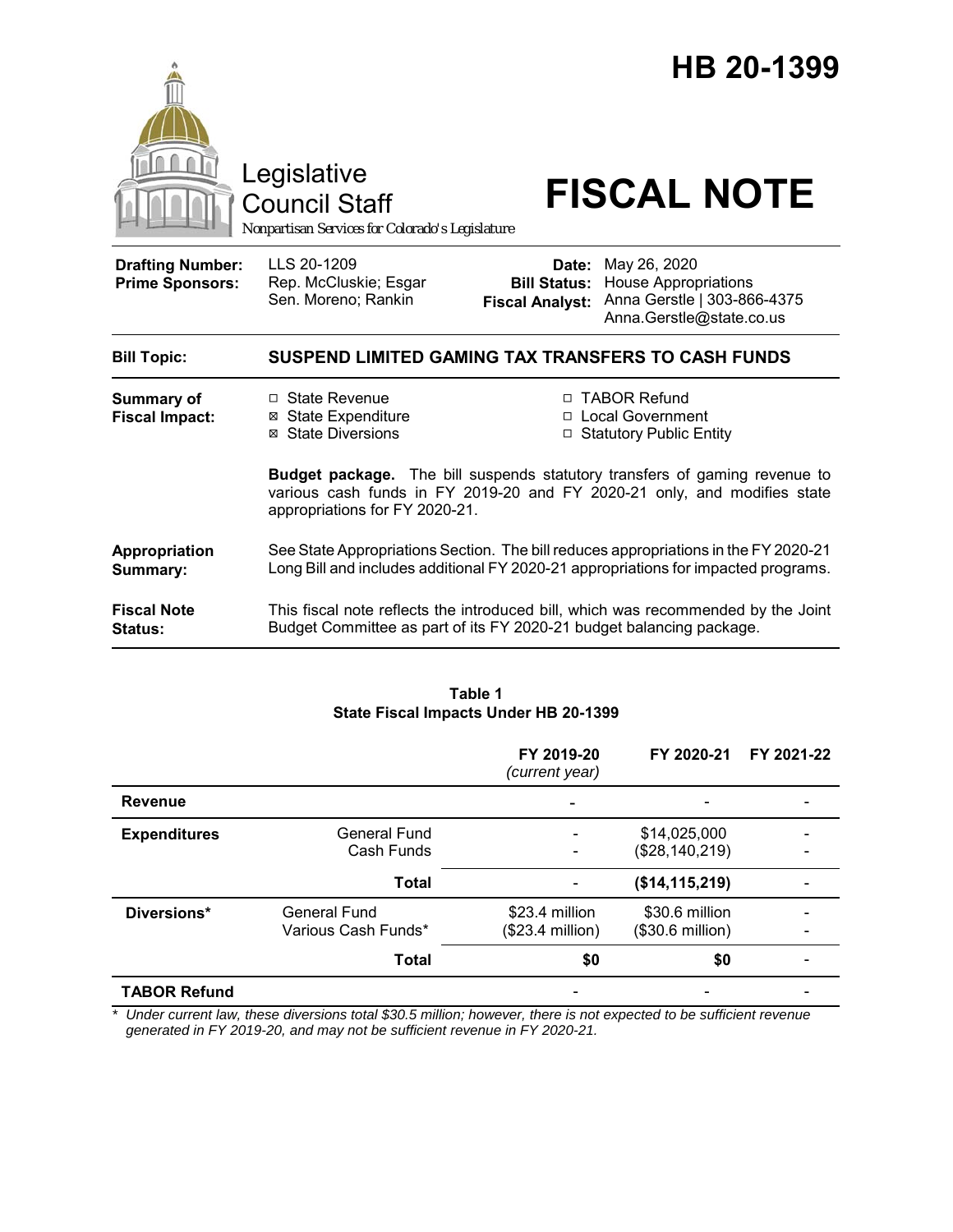May 26, 2020

# **Summary of Legislation**

The bill suspends annual transfers from the Limited Gaming Fund to the following funds in FY 2019-20 and FY 2020-21:

- Colorado Travel and Tourism Promotion Fund;
- Advanced Industries Acceleration Cash Fund;
- Local Government Limited Gaming Impact Fund;
- Innovative Higher Education Research Fund;
- Creative Industries Cash Fund; and
- Colorado Office of Film, Television, and Media Operational Account Cash Fund.

The bill also adjusts FY 2020-21 appropriations for impacted programs.

# **Background**

Under the Colorado Constitution, 50 percent of limited gaming tax revenue is transferred to the General Fund, or other funds designated in statute. Under current law, that revenue is distributed as follows:

- **•** \$5.0 million, plus an annual adjustment, to the Local Government Limited Gaming Impact Fund in the Department of Local Affairs (DOLA);
- \$2.0 million to the Creative Industries Cash Fund in the Office of Economic Development and International Trade (OEDIT);
- \$15.0 million to the Colorado Travel and Tourism Fund in OEDIT;
- \$0.5 million to the Colorado Office of Film, Television, and Media in OEDIT;
- \$5.5 million to the Advanced Industries Acceleration Cash Fund in OEDIT;
- \$2.1 million to the Innovative Higher Education Research Fund in the Department of Higher Education (DHE); and
- the remainder is deposited in the General Fund.

These programs may also receive additional appropriations from the General Fund or other fund sources.

# **State Diversions**

Under current law, the amounts specified above are diverted from the General Fund to several cash funds in OEDIT, DOLA, and DHE. These diversions total \$30.5 million; however, available gaming revenues for this purpose are expected to total \$23.3 million in FY 2019-20 and \$30.6 million in FY 2020-21, based on the Legislative Council Staff May 2020 Forecast, and \$23.4 million in FY 2019-20 and \$26.5 million in FY 2020-21 based on the OSPB forecast. As a result, the suspension of the transfers increases funding available in the General Fund by about \$23.3 million in FY 2019-20. Table 2 lists the amounts of the suspended transfers.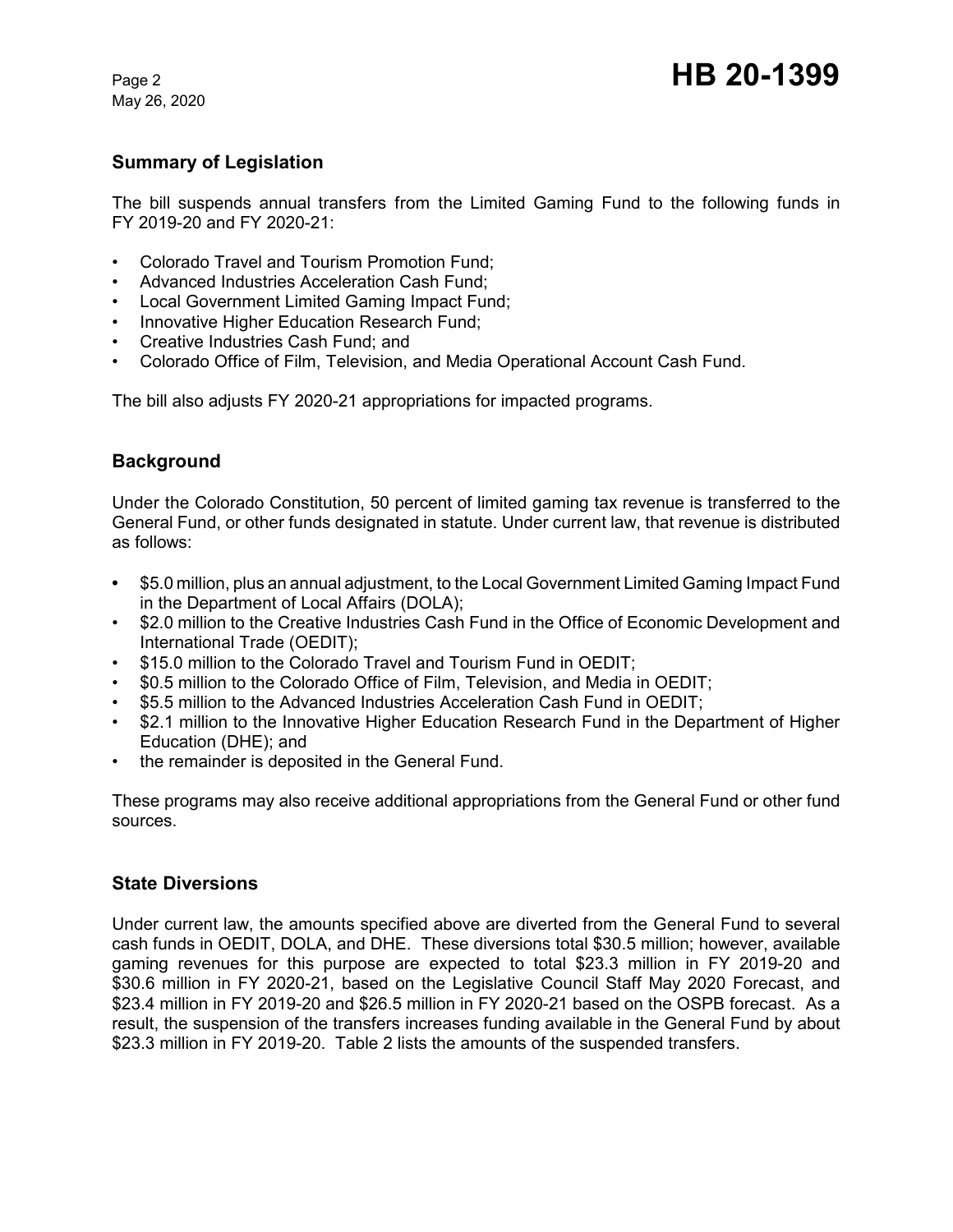# Page 3 **HB 20-1399**

May 26, 2020

| <b>Department / Program</b>                 | <b>Amount</b>  |  |
|---------------------------------------------|----------------|--|
| <b>Department of Local Affairs</b>          |                |  |
| Local Government Limited Gaming Impact      | (\$5,400,000)  |  |
| <b>OEDIT</b>                                |                |  |
| Film, Television and Media                  | $($ \$500,000) |  |
| Colorado Promotion - Welcome Centers        |                |  |
| Colorado Promotion - Other Costs            | (\$15,000,000) |  |
| <b>Destination Development Programs</b>     |                |  |
| <b>Creative Industries</b>                  | (\$2,000,000   |  |
| Advanced Industries                         | (\$5,500,000)  |  |
| <b>Indirect Costs</b>                       |                |  |
| <b>Department of Higher Education</b>       |                |  |
| <b>Innovative Higher Education Research</b> | (\$2,100,000)  |  |
| Total                                       | \$30,500,000   |  |
| Projected Available Revenue (FY 2019-20)    | \$23,232,780   |  |

**Table 2 Annual Diversions Suspended Under HB 20-1399**

# **State Expenditures**

The bill includes \$14,025,000 in General Fund appropriations in FY 2020-21 for programs impacted by the suspended transfers. Because the programs will be funded with General Fund, rather than through the transfer mechanism discussed above, the bill also reduces the cash fund appropriations for impacted programs by \$28.1 million. Table 3 shows the changes to program appropriations for FY 2020-21.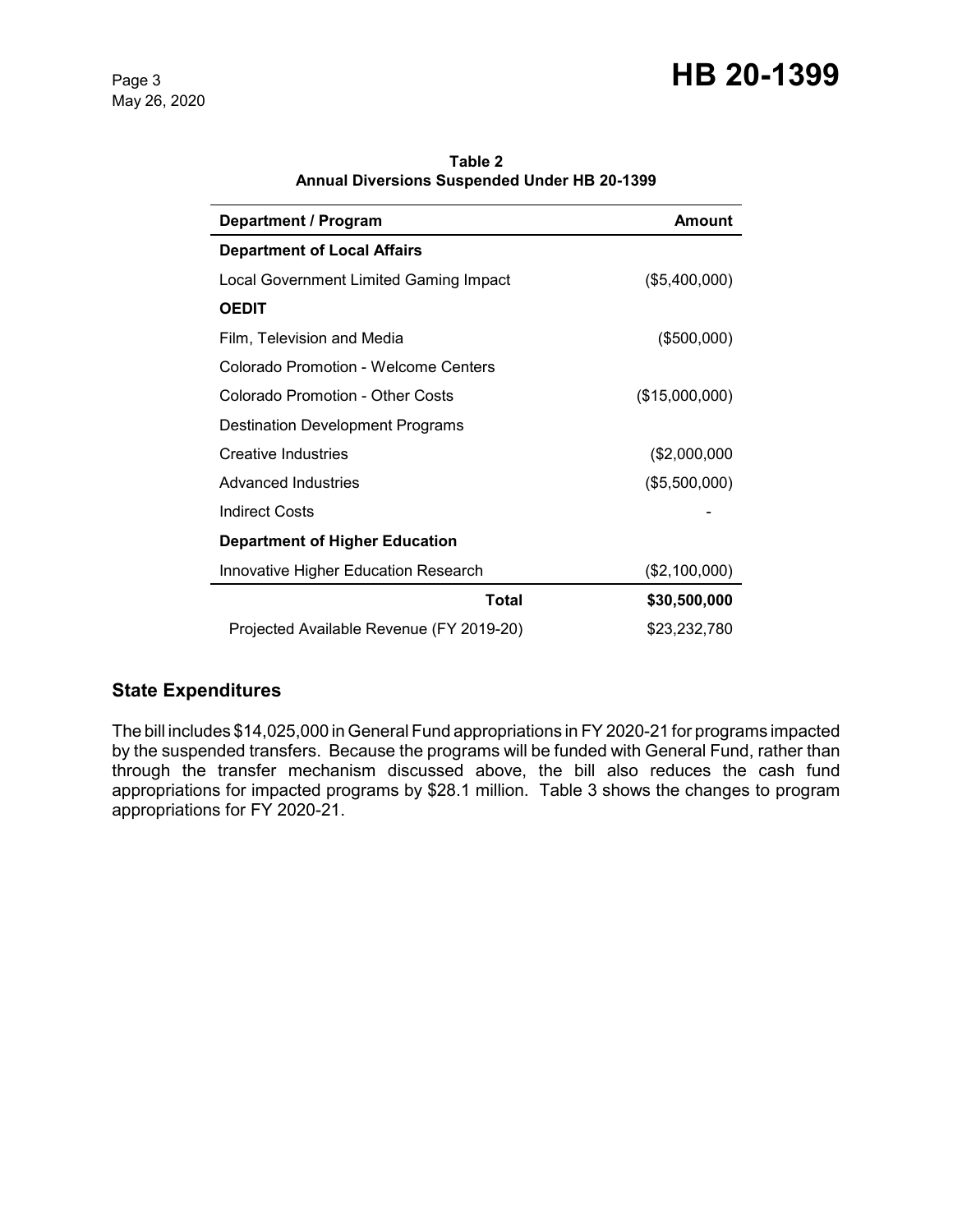| Table 3                        |  |  |  |  |
|--------------------------------|--|--|--|--|
| FY 2020-21 Expenditure Changes |  |  |  |  |
| <b>Under HB20 - 1399</b>       |  |  |  |  |

|                                        | FY 2020-21<br><b>Cash Fund</b><br><b>Expenditures</b> | FY 2020-21<br><b>General Fund</b><br><b>Expenditures</b> |
|----------------------------------------|-------------------------------------------------------|----------------------------------------------------------|
| <b>Department of Local Affairs</b>     |                                                       |                                                          |
| Local Government Limited Gaming Impact | $(\$5,259,386)$<br>$(1.0$ FTE)                        | \$1,875,000<br>$1.0$ FTE                                 |
| <b>OEDIT</b>                           |                                                       |                                                          |
| Film, Television and Media             |                                                       | \$310,331                                                |
| Colorado Promotion - Welcome Centers   | (\$516,000)<br>$(3.3$ FTE)                            | \$500,000<br>3.3 FTE                                     |
| Colorado Promotion - Other Costs       | (\$10,579,623)                                        | \$8,678,000                                              |
| Destination Development Programs       | (\$600,000)                                           | \$600,000                                                |
| Creative Industries                    | (\$2,023,000)                                         | \$1,226,000                                              |
| Advanced Industries                    | (\$8,362,210)                                         | \$398,000                                                |
| <b>Indirect Costs</b>                  |                                                       | \$437,669                                                |
| <b>Department of Higher Education</b>  |                                                       |                                                          |
| Innovative Higher Education Research   | (\$800,000)                                           |                                                          |
| Total                                  | (\$28,140,219)                                        | \$14,025,000                                             |

# **Local Government**

The bill's reduced appropriations for the local government limited gaming impact grants in DOLA reduce grant funding available for eligible local governments.

# **Effective Date**

The bill takes effect upon signature of the Governor, or upon becoming law without his signature.

# **State Appropriations**

For FY 2020-21, the bill includes the following reductions to cash fund appropriations in the FY 2020-21 Long Bill:

#### *Governor's Office*

- a reduction of \$516,000 and 3.3 FTE for Colorado welcome centers;
- a reduction of \$10,579,623 for other Colorado promotion costs;
- a reduction of \$600,000 for the destination development program;
- a reduction of \$8,362,210 for the Advanced Industries Acceleration Cash Fund; and
- a reduction of \$2,023,000 from the Creative Industries Cash Fund.